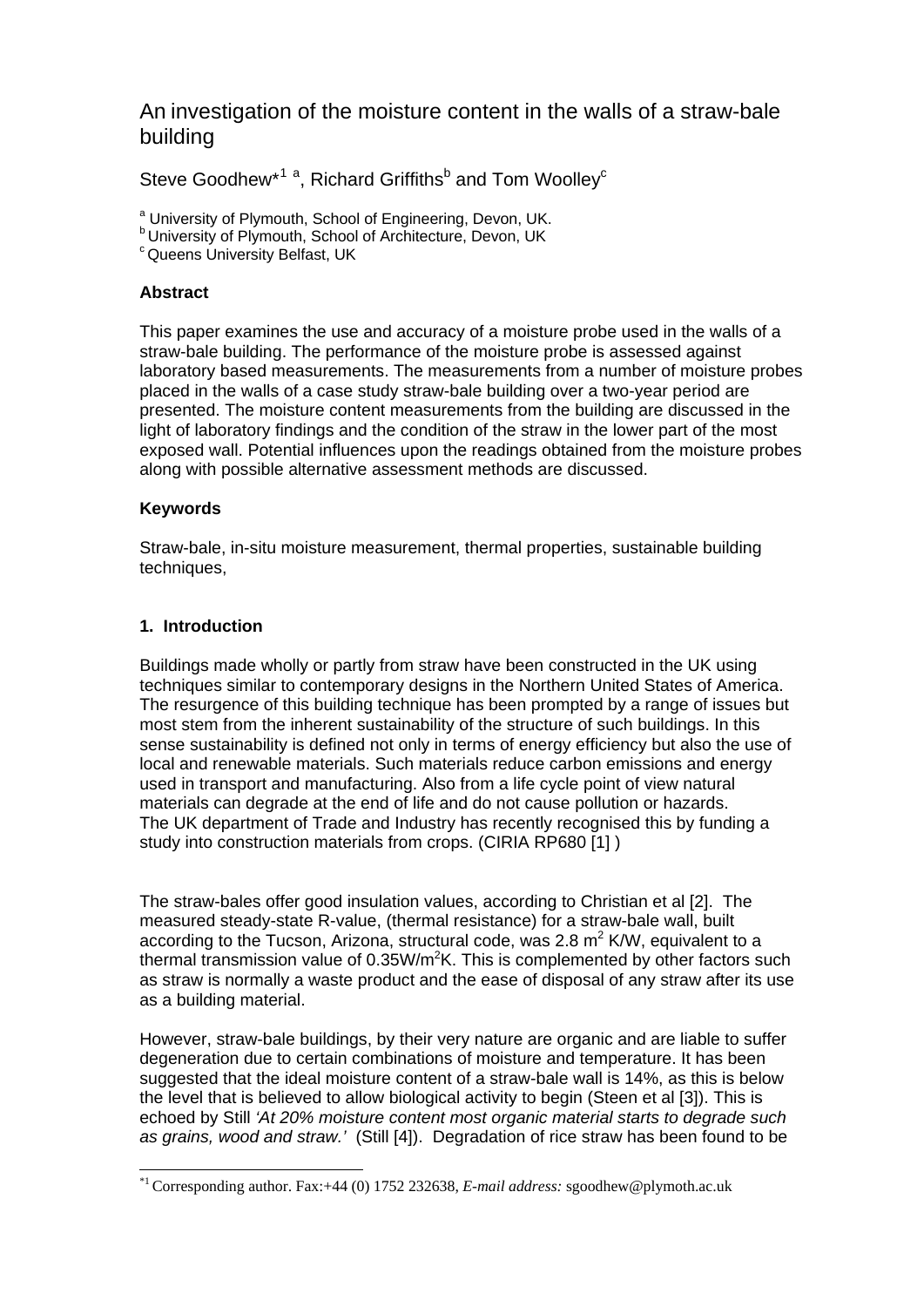reliant on a function of moisture content and humidity of stored bales, (Summers et al,[5]). However, moisture content and temperature are only part of a range of factors influence the degradation that will occur within straw-bale walls. These wider factors, include the building design and detailing used, but also rely heavily upon the buildings siting, orientation and the regional climate of the site. It was therefore proposed that a moisture study should be carried out to establish the moisture content of a straw-bale wall in a particular geographical region.

Relative humidity and temperature measurements have been taken from the upper, middle and lower sections of a California winery built from straw-bales, (Straube and Schumacher [6]). The measurements were taken using combined relative humidity and temperature sensors. The results from these measurements, although comprehensive, focused on the relative humidity in the straw-bale walls and did not relate these figures to the actual moisture content of the straw.

The most common method used to measure the moisture content of straw-bale wall is the wood-disc sensor, (Fugler [7]). This is mainly because they are cheap, easy to read and are viewed as being reasonably accurate. Fugler's paper compares several series of laboratory-based moisture studies in an attempt to calibrate the most commonly used design. The paper's analysis of field studies carried out upon three Quebec straw-bale houses in 1997 concluded that most straw-bales were usually dry enough to avoid rot, but also stated that there '......*are not enough monitored houses to make conclusions'*.

This study will investigate the performance of a wood-disc moisture probe using laboratory measurements and presents the results from a number of probes placed in the external straw-bale walls of a case study building.

## **2. The Wood-disc Moisture Probe**

The wood disc moisture probe chosen is based upon the work carried out by Canada Mortgage and Housing Corporation and is advocated by Gonzalez of the University of British Columbia (Gonzalez [8]) and Woolley of Queens University Belfast, (Woolly & Kimmins [9])



Figure 1 illustrates a typical wood-disc moisture probe.

The wood disc moisture probes, of area  $25$ mm $^2$  were constructed of wood 5-mm thick. The block is drilled in 2 places to make holes 5 mm apart, although the exact distance is unimportant (Lacinski et al [10]). Two stainless steel screws are then inserted with a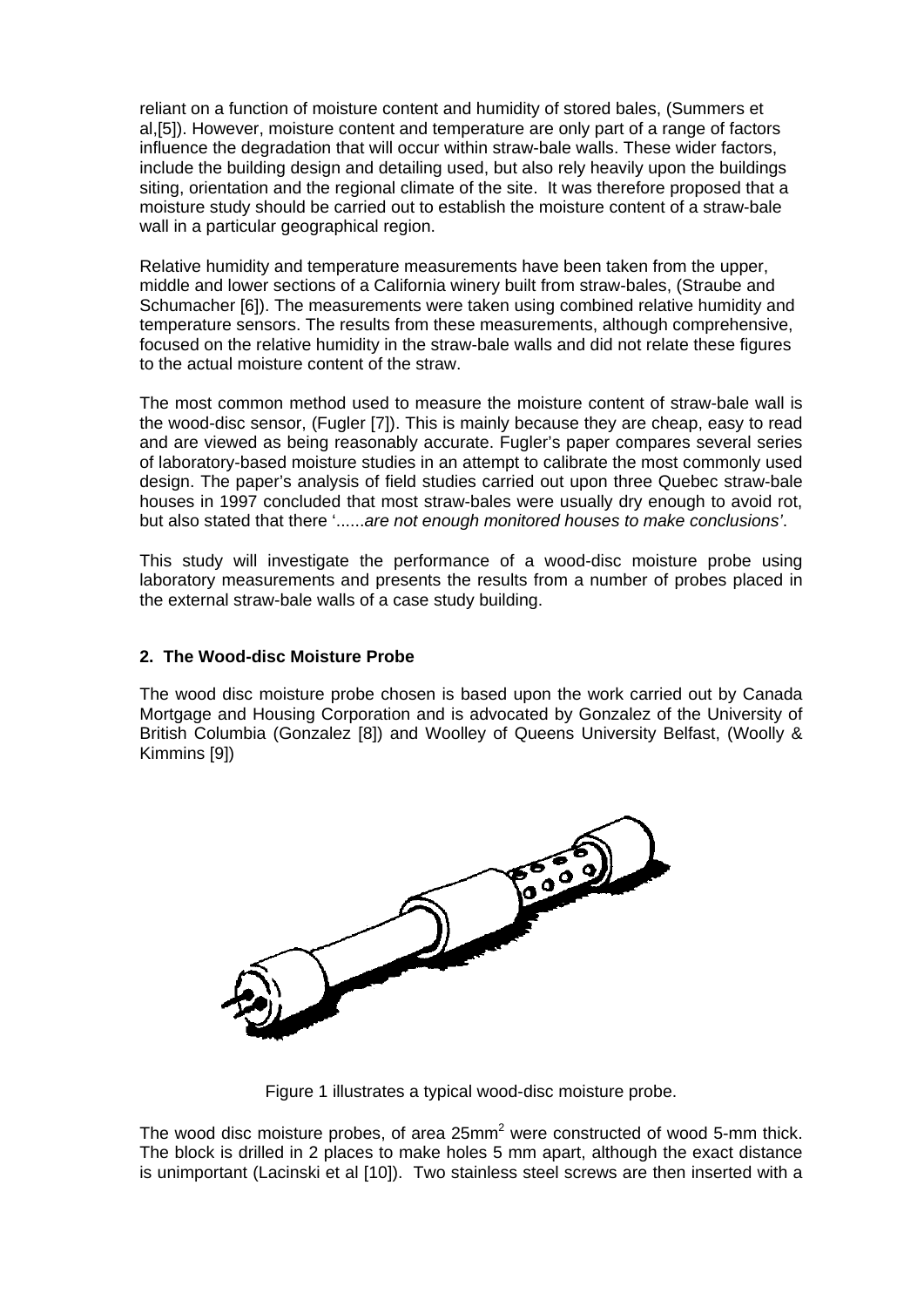stripped end of a piece of wire wrapped around the head of each screw. The wooddisc is then placed at the end of a PVC tube with ventilation holes made around it. The tube can vary in length depending upon how deep into the wall it is being placed. The two wires are then run the length of the tube and left protruding out of the end. These will be outside the building, ready for readings to be taken. Readings are taken using a *'Protimeter'* Wood Moisture Meter calibrated for wood. The moisture content of the wood-disc within the probe is influenced by the relative humidity of the bale via the vent holes in the PVC tube. In this way the moisture content of the bales may be assessed.

The reaction times and the operation of the probes at different temperatures is an issue. Fugler measured the response of several wood-disc moisture probes (as opposed to the discs used here, using two varieties of timber, Balsa and White Pine, and found that a time lag existed for any probe measuring Relative Humidity. However, when the wood-disc moisture probes were used to monitor straw-bale buildings, the slow reaction of the probes matched the slow reaction of the straw to the uptake of moisture. As part of the same measurements Fugler also investigated the wood-disc moisture probe's response at different temperatures. It was found that there may be some influence of temperature on response, but for the range of temperatures studied (13 C to about 28 C) the influence was small and difficult to determine. However, Fugler does state that for measurements in winter, in cold climates, a temperature correction would be necessary. This correction is further investigated within the calibration section of this paper.

A further concern maybe the electrical effects of the length of connecting wire used between the wood-disc and the connection with the electrical moisture meter. Lacinski investigated this aspect and found that using identical wood samples and wires that ranged in length from 3 to 21 metres, all the moisture readings were within 1% of each other. (Lacinski et al [10])

## **3. Calibration of the wood-disc sensors**

An initial study to calibrate and assess the validity of measurements taken using the moisture probe was carried out in the laboratory. One bale of the straw, from the batch used in the case study building, was placed in an exterior storeroom with three wooddisc sensors placed inside the bale. Two pieces of timber, identical to those inside the sensors, were also placed in the bale. The relative humidity and temperature conditions around the bale were monitored. The bale was allowed a week to stabilise and then readings were taken twice weekly from the wood-disc sensors, the hygrometer and the thermometer. Further to this, straw samples were taken from the bale at the same time and (1) oven dried and (2) measured using a moisture balance to find the exact moisture content. The results of this calibration are shown in table 1.

The oven dried moisture content was calculated using:-

wet weight – dry weight  $\frac{\text{logint} - \text{div} \text{w} - \text{div}}{x}$  x 100 = percentage Moisture Content, referred to as mc%.

To ensure that the readings that were being gathered from the wood disc probes gave a valid measurement of the moisture content of the straw-bale walls of the case study building, a laboratory calibration exercise was carried out.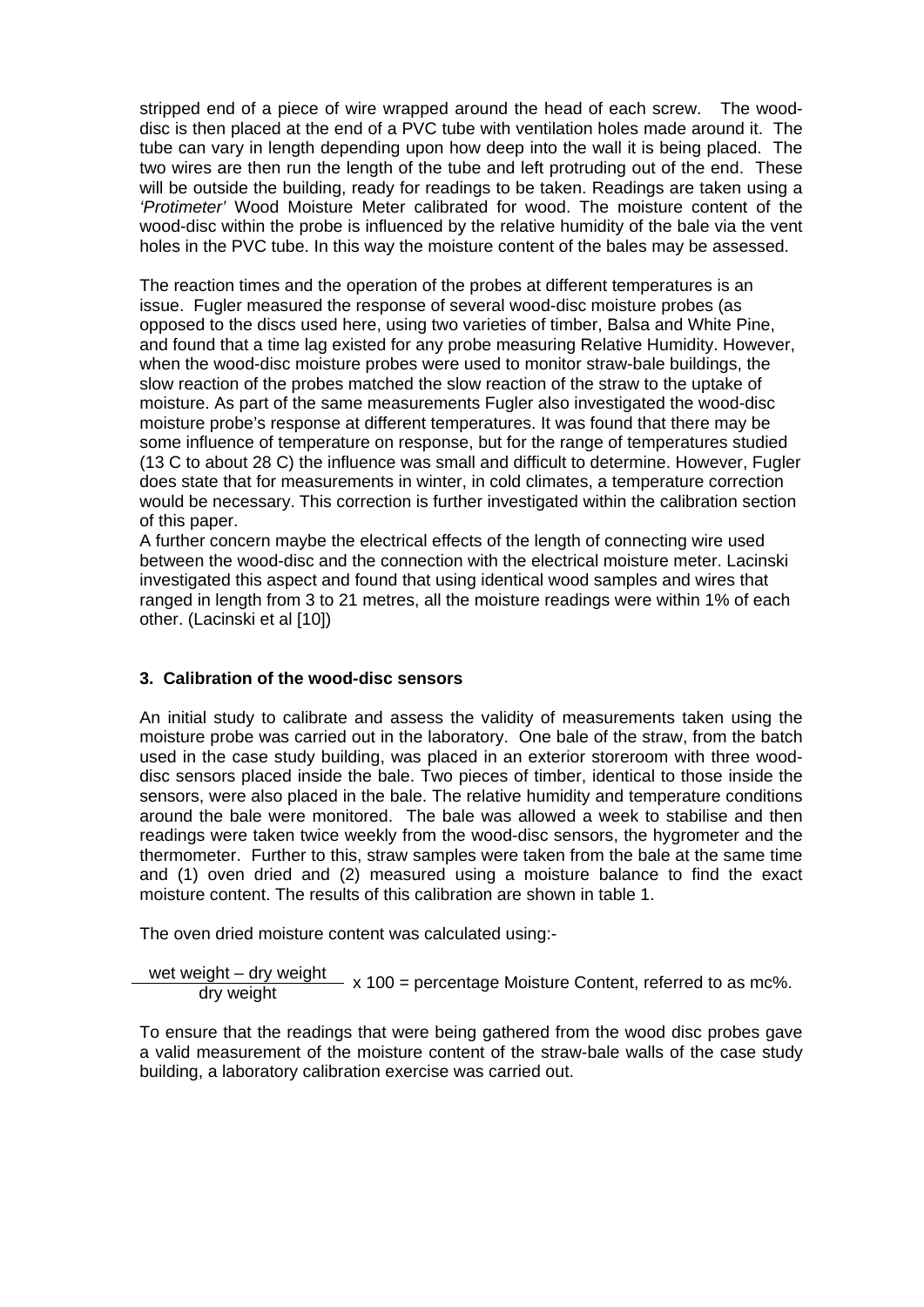## **4. Laboratory calibration**.

The laboratory calibration compared the results from a wood disc probe to a bare wood disc without outer sheath. Oven dried and moisture balance based measurements from samples of the straw around the probe were also compared to the wood-disc probe readings. The probe was placed in similar conditions to the positioning of the probe when placed in the walls of the case study building. The bale and probe were allowed to vary in moisture content and at regular intervals calibration measurements were taken. Ambient air temperatures and relative humidity were recorded using electronic hygrometers as part of the calibration process and this enabled further assessment of the conditions around the bale at the time the measurements were being taken.

Unsurprisingly the moisture in straw surrounding the wood disc was seen to vary according to the season and prevailing weather from all the measurement techniques.

| Wood-disc sensor | Wood-disc without | Oven dried       | <b>Moisture Balance</b> |  |
|------------------|-------------------|------------------|-------------------------|--|
| average reading  | casing average    | samples average  | average readings        |  |
| (%               | reading           | moisture content | (% moisture             |  |
| moistureContent) | (% moisture       | (% moisture      | Content)                |  |
|                  | Content)          | Content)         |                         |  |
|                  | 12                |                  | 19                      |  |

Table 1 Showing the average readings of different methods of assessing the moisture content of the storeroom bale.

It can be clearly seen that oven drying represents the closest match to the moisture content readings from either the wood-disc sensors or the bare wood samples. If the oven drying method is assumed to be accurate, this gives a potential accuracy of the wood-disc sensors of +/- 1% upon the scale of a moisture meter. The slightly higher value of the bare wood-disc could be caused by the potentially faster response to moisture variances in the bale because of the lack of shielding of the enclosed sensors. The moisture balance results were considerably higher and were felt to be generally less reliable when used to ascertain the moisture content of organic or changeable samples.

The measurement of the ambient air temperatures and relative humidities around the straw-bale allowed the analysis of the affect of different temperatures. Changes in temperature in the air around the straw-bale used for calibration purposes did not appear to markedly alter the accuracy of the wood-disc sensors over the temperature ranges encountered in the study. However, it was found that an increase in temperature in the straw surrounding a wood-disc moisture probe did lead to a small increase in moisture content measurements.

## **5. The case study building**

The in situ measurements were taken from a case study building situated on the north eastern edge of Dartmoor. The building was constructed approximately 5 years ago, has a timber frame with straw infill, and uninsulated roof. The straw-bale infill walls have a lime based render applied to them, both on the interior and exterior, with smaller areas of timber cladding. There are some areas of glazing, mostly concentrated in the north east corner, through some of the timber cladding, (see figure 2). The timber floor is suspended over the site at an average height of approximately 400mm. This feature of the design allows the placement of any wood-disc sensors into the base of the walls from the underside. The building is used for storage at present and has no heating.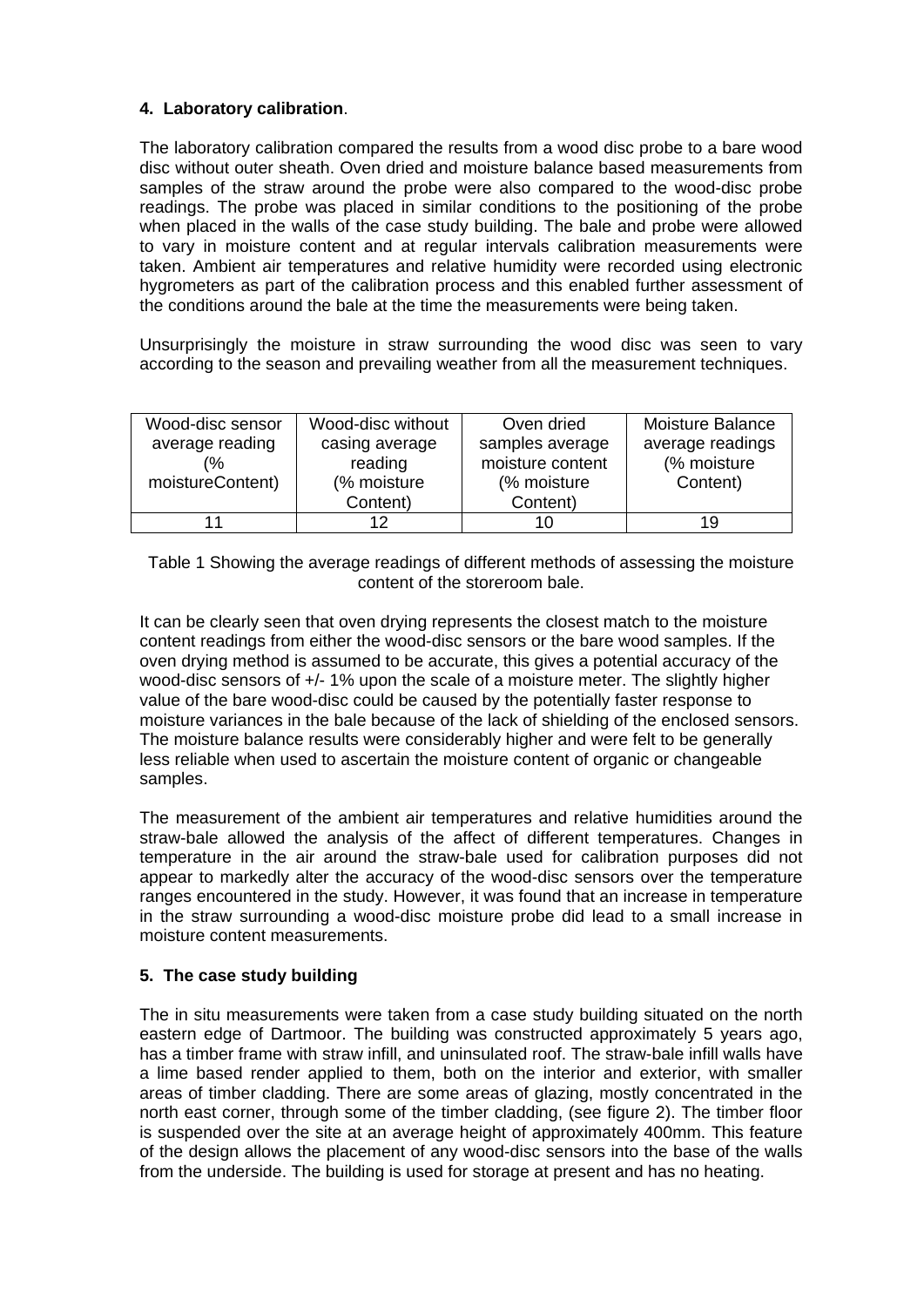

Figure 2, The south-east corner of the case study building.

Due to the many surrounding mature trees, mostly concentrated around the northern and eastern elevations, the environmental conditions around the building encourage an unusually high relative humidity. The moisture content within the walls of the building and in the relative humidity surrounding it, have been recorded since November 2000. Wood-disc probes were inserted into the walls after construction. Figure 3 shows a floor plan of the building with the location of the probes marked by letters A to I,(probe 'C' stopped functioning soon after fitment and so readings are not included). Two hygrometers were also installed in the building, one on the inside and outside of the external walls on the building.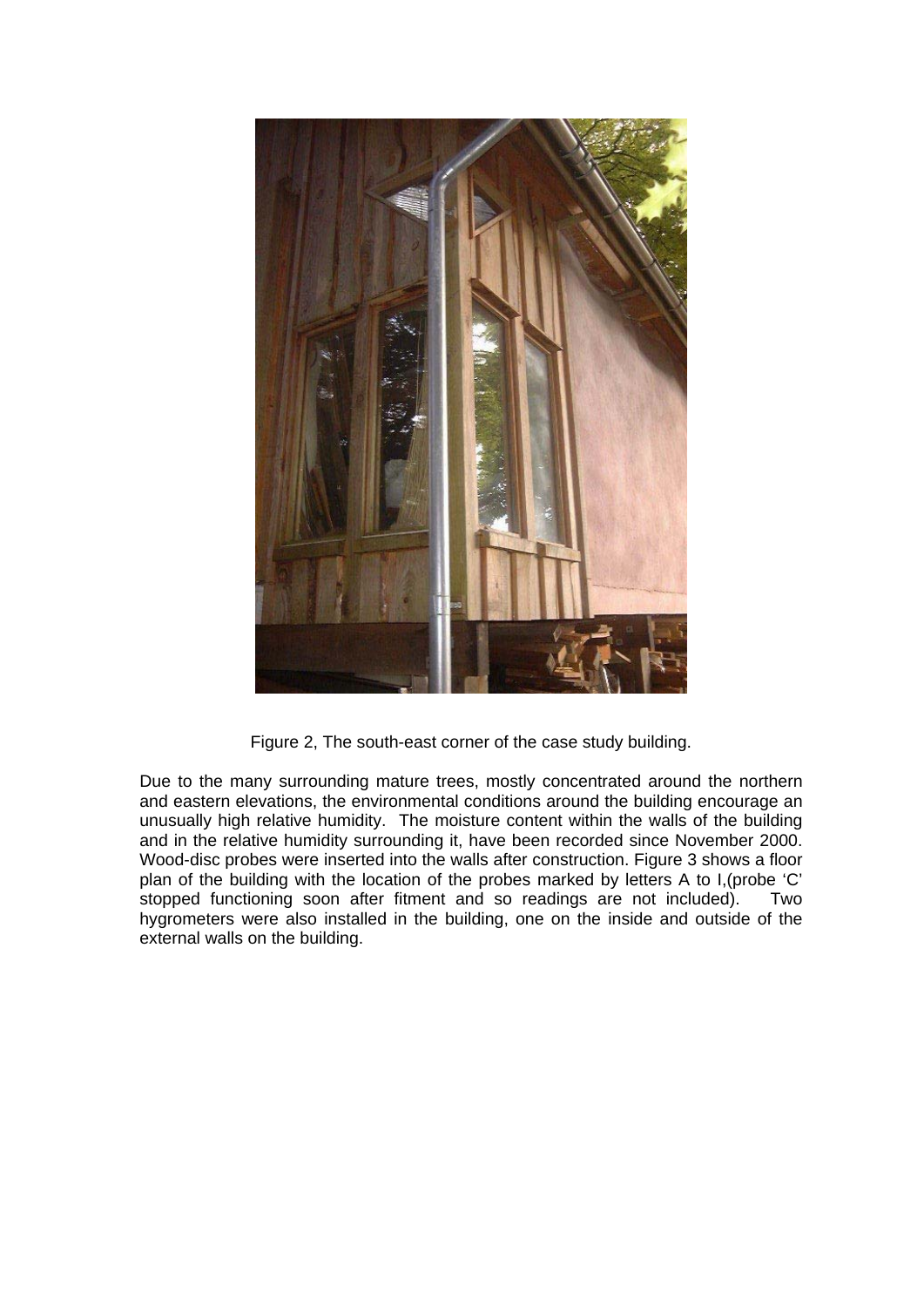

Figure 3, Case study building floor plan and wood-disc sensor and hygrometer locations.

## **6. Results for the case-study building.**

The following results are from the wood disc sensors placed in the three orientations of straw-bale walls of the case study building. This information is supplemented by readings taken from rainfall and relative humidity meters placed in the inside and outside of the building. Table 2 indicates to the reader the locations of the probes and more exact locations can be seen in figure 3.

|               | R             |               |               |               | $\mathsf{G}$ | н     |               |
|---------------|---------------|---------------|---------------|---------------|--------------|-------|---------------|
| West          | West          | West          | South         | South         | South        | East  | East          |
| Wall          | Wall          | Wall          | Wall          | Wall          | Wall         | Wall  | Wall          |
| <b>Bottom</b> | <b>Bottom</b> | <b>Bottom</b> | <b>Bottom</b> | <b>Bottom</b> | Top          |       | Bottom Bottom |
| Middle        | Inner         | Outer         | Outer         | Inner         | Middle       | Inner | Outer         |

Table 2 Locations of moisture probes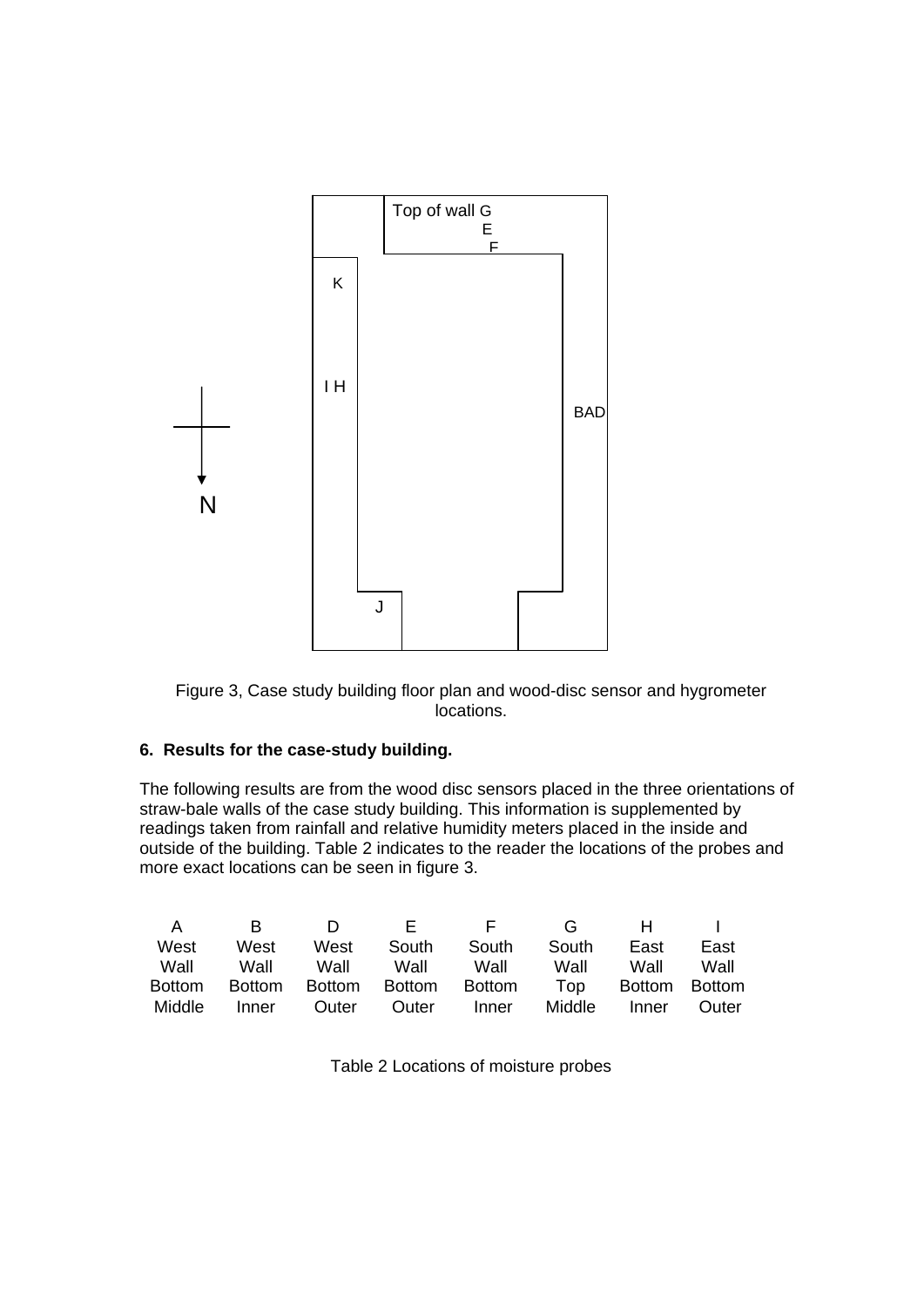

Figure 4, Moisture content of the outer section of the three main orientations of the straw-bale walls of the case study building.

 As expected, the three outer probes, gave moisture readings that are influenced by the exposure at each wall. The south facing façade is most exposed and starts from a moisture content close to 15% and steadily rises to an equilibrium moisture content of 25%. The west and east facing walls have initial moisture contents of 14% and 12% respectively. Both east and west walls moisture content are steady until the 19<sup>th</sup> April 2002, but then sharply increase. The moisture content of the east wall falls to 12% and then gradually rises, in contrast to the more steady moisture content of the west wall, remaining at 19%.



Figure 5, Moisture content of the inner section of the three main orientations of the straw-bale walls of the case study building.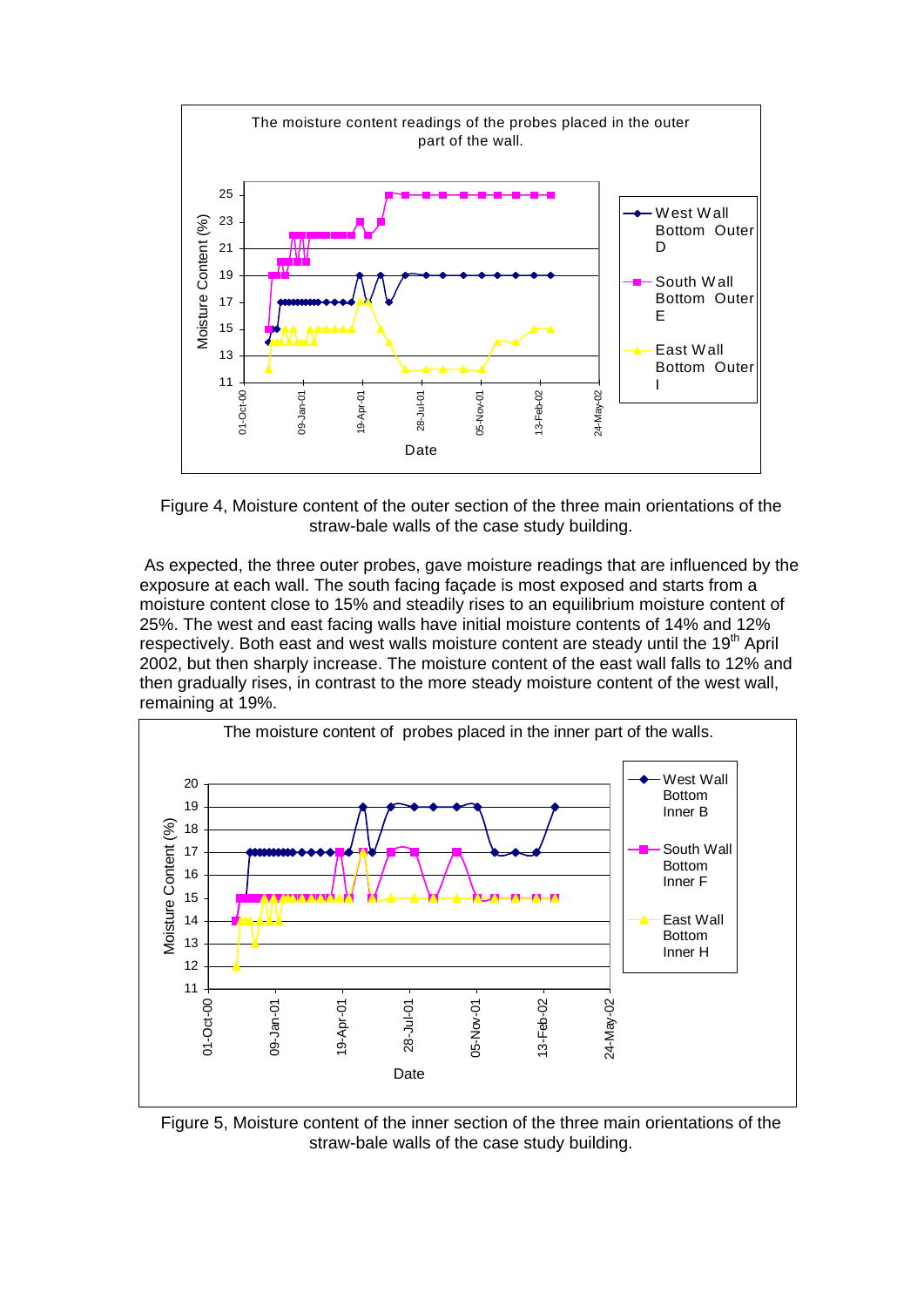Unsurprisingly, figure 5 shows the inner wall probes record initial moisture readings similar to those recorded for the outer parts of the same wall. However, the south facing wall is drier than the west facing wall, reversing the trend shown by the outer probe readings.



Figure 6, Moisture readings south wall, outer probe and exterior humidity.

The moisture content readings shown in figure 6 are taken from the outer lower probe in the most exposed, southerly wall. It can be seen that as the outside humidity rises, the moisture content of the wall of the drops. This may indicate that there is no connection between the relative humidity of the outside air and the moisture uptake of the lower, outer part of this wall. However, changes in temperature may have a further influence on these moisture values, but this information is not available.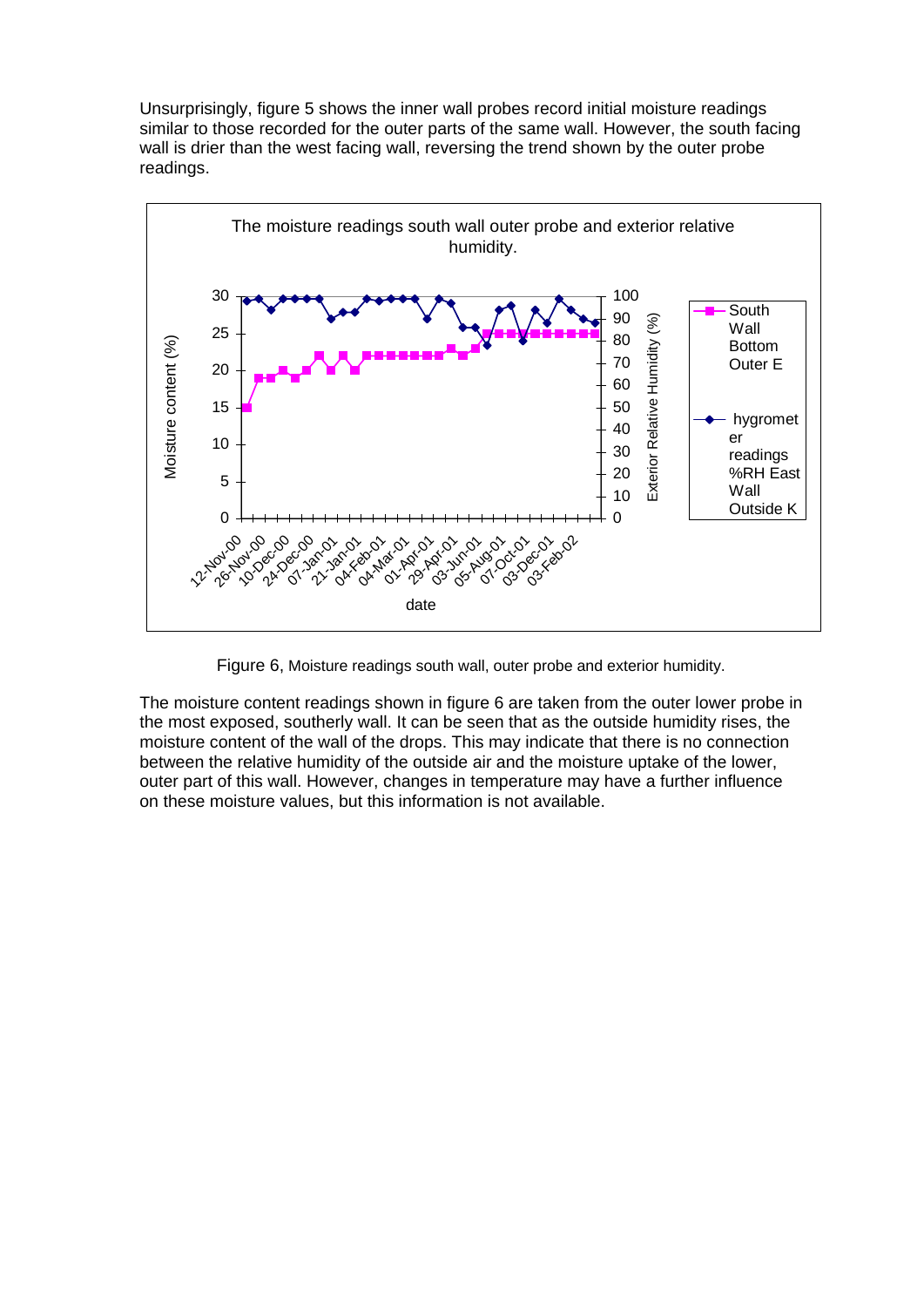

Figure 7, Moisture readings south wall, outer probe and interior humidity

The moisture content readings shown in figure 7 are taken from the middle upper probe in the most exposed, southerly wall. Similar to the readings shown in graph 3 the readings at first appear unconnected, but there maybe the hint of a delayed influence of the interior relative humidity upon the upper, middle part of the south wall. The rise and then dip in the exterior relative humidity readings, peaking at 98% on the  $4<sup>th</sup>$  February 2001 and dipping to 75% at 3rd June 2001 appear to cause a similar peak in wall moisture readings of 15% at about the 1<sup>ST</sup> April 2001 and a dip down to 11% at around the  $7<sup>th</sup>$  Oct.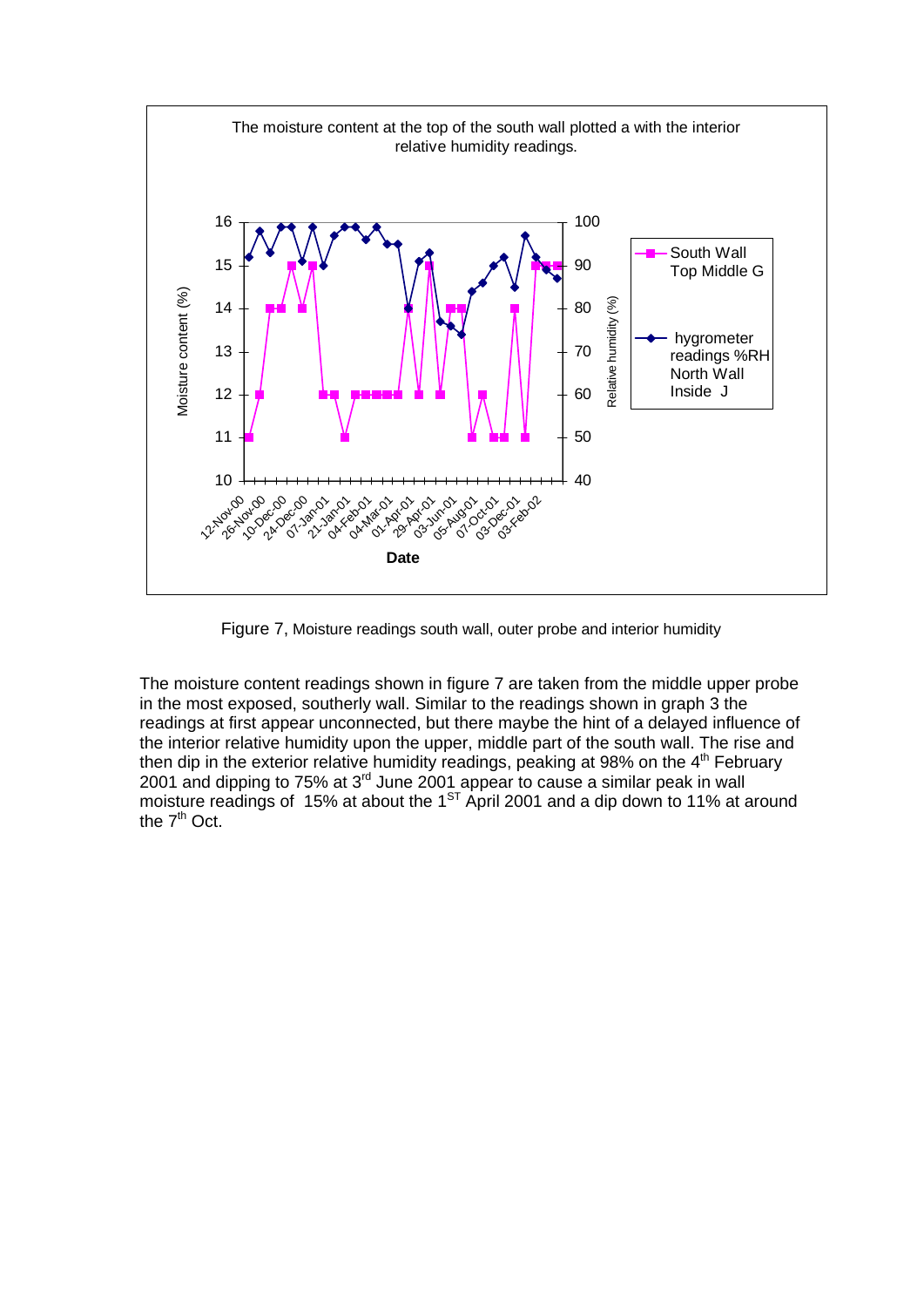

Figure 8, Moisture readings south wall, upper middle probe and rainfall.

Figure 8 shows the measured readings from the top of the southern wall and plots the rainfall measured close by. In December 2000 and to a lesser extent in late January 2001, a peak in the rainfall is reflected in a peak in the wall's moisture content.



Figure 9, Moisture readings south wall, upper middle probe and rainfall.

Figure 9 shows the measured moisture readings from the lower outer region of the southern wall with the rainfall that was measured close by. The same rainfall peaks shown in figure 7 do not appear to have affected the wall's moisture content.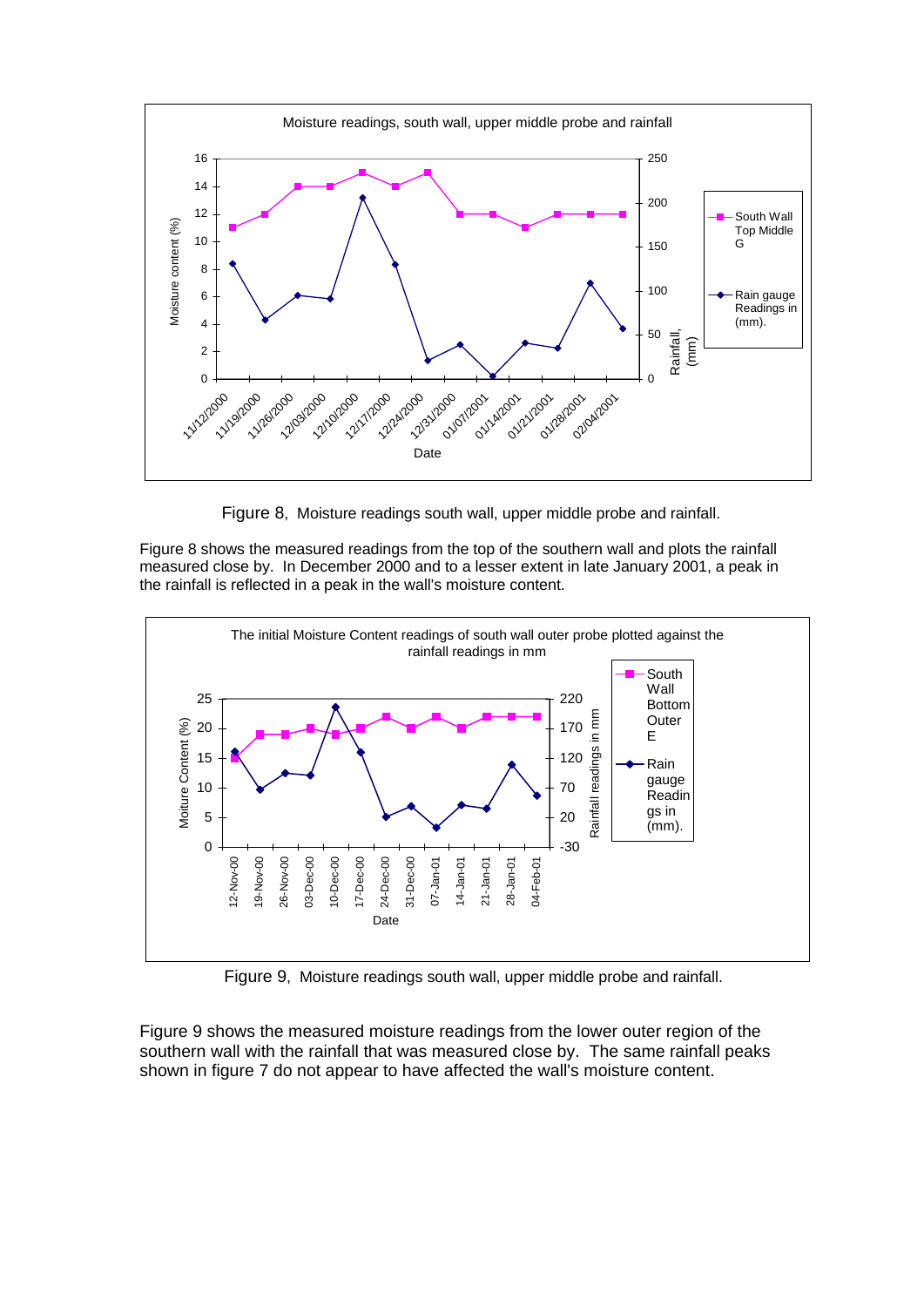## **7. Analysis of results of wood-disc sensors placed in the case study building.**

From the results it is evident that there is a higher concentration of moisture in the more exposed south wall in comparison to the more sheltered east and west walls. The continuing increase in the readings from the inner south wall, (particularly during the months of the year when moisture readings from within the bales were expected to drop), were such a cause for concern that the owner of the building decided that the lime render had to be removed and further investigations undertaken. The results of these investigations can be seen in the next section of this paper.

It can also be seen that there is little direct correlation between the variance of exterior and interior relative humidity levels and corresponding variances of the moisture content readings within the bales. However, over longer time periods any theories concerning time lag of moisture movement through straw-bale walls maybe better determined.

A better correlation between the average rainfall close to the building and the moisture content of the upper part of the 'wettest' wall was observed. There was no evidence of water ingress due to faulty render of roofing coverage to suggest that wind-driven penetrating dampness was responsible for this association. The average moisture figures from the probe in the top of the south wall were quite low compared to the readings from the probes at different orientations and lower down and considerably lower than the lower outer probe readings from the same wall. It therefore suggests that the drier the straw-bale wall the more readily it will be to take up moisture associated with rainfall, but not necessarily from water vapour in the surrounding atmosphere.

## **8. Measurements undertaken upon samples taken from the straw immediately behind the render of the south-facing wall of the case study building.**

The south wall of the case study building had been rapidly gaining moisture since construction. There were three wood-disc probes in the south wall inserted through the floor into the wall. Probe G situated at the top of the wall constantly showed a moisture content reading of 15% and as this was lower than most other readings around the building, gave no cause for concern. Probe E was situated in the outer section of the south wall and had shown moisture readings in excess of 20% for some time. Probe F was situated in the inner section of the wall and had a fairly steady moisture content of 15% moisture content.

It was therefore concluded that the cause of the high moisture reading was moisture penetrating the render on the outside face of the south side of the building. As there were no more probes located lower down the wall it was not possible to locate how far down the wall the moisture reading became higher. However, as the inner probe, placed only 100mm from the outer probe had as low a moisture content reading as the probe placed in the top of the wall, it can be assumed that even in quite moist areas of straw, moisture migration is relatively slow.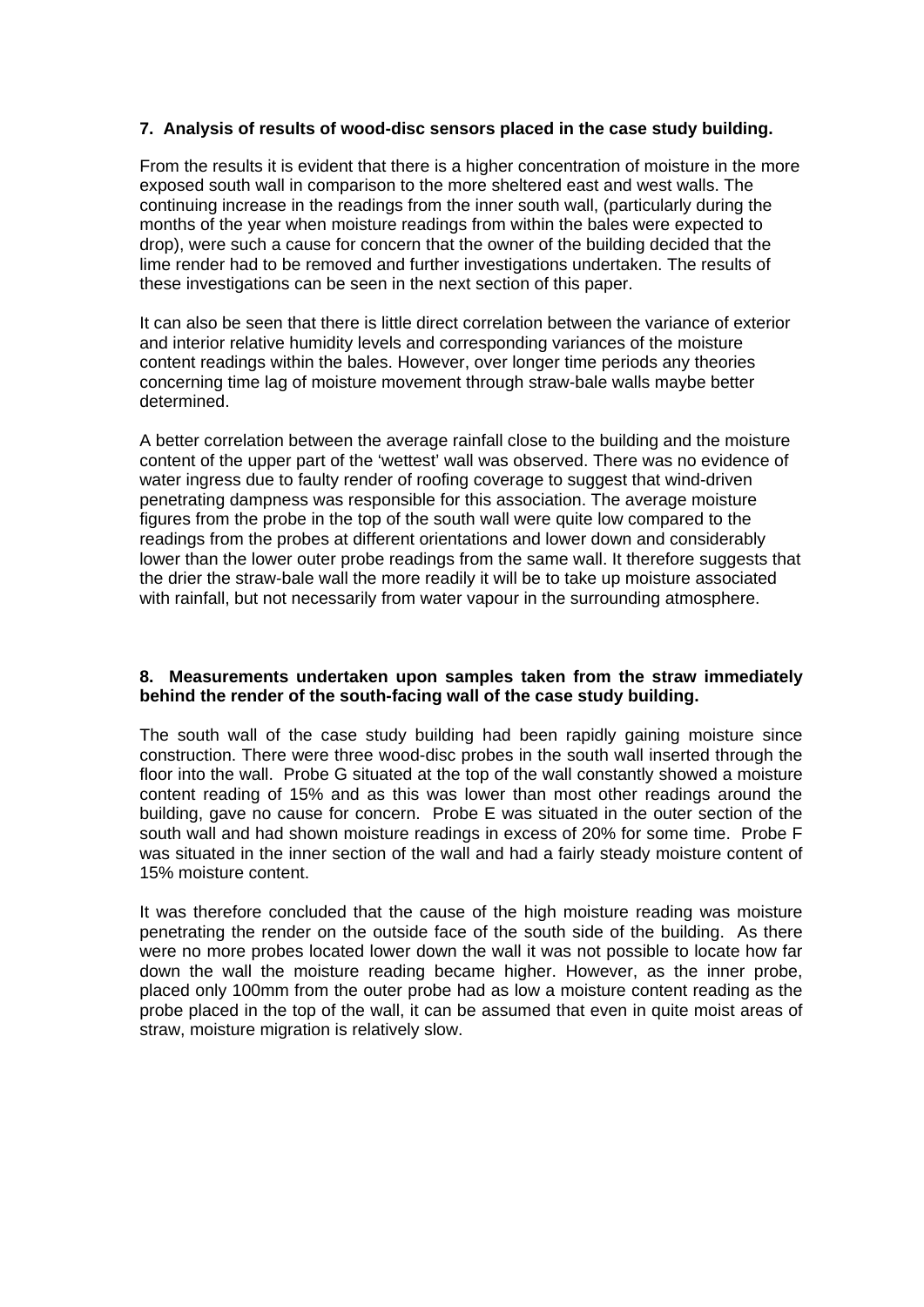It was decided to remove the lower part of the lime render and expose the straw. This has presented a unique opportunity for samples to be taken from around the wood-disc probe that has been in situ for over a year. The lower part of the straw felt damp, this was removed and replaced with fresh straw. The removed samples were oven dried to find the exact moisture content and these values compared with the readings the sensor has been giving for the straw in this location.



Figure 10, Chipped off render, exposing the probe.

Five samples were oven dried and the average moisture content of the removed damp straw from the south wall was 27%. This value compares well with the 25% moisture content reading from the wood-disc sensor. The previous laboratory calibration gave a potential accuracy of +/- 1% between oven drying and wood-disc sensors and this field comparison, with 2% difference supports this degree of accuracy.

An alternative method to gauge the moisture content of any straw-bale wall was used. Moisture readings from adjacent or representative sheltered exterior timber, using the same resistivity moisture meter used to monitor the wood-disc probes were taken. Graph 7 shows a comparison of the moisture content readings taken from the inner wood-disc sensor of the south wall and sheltered exterior timber.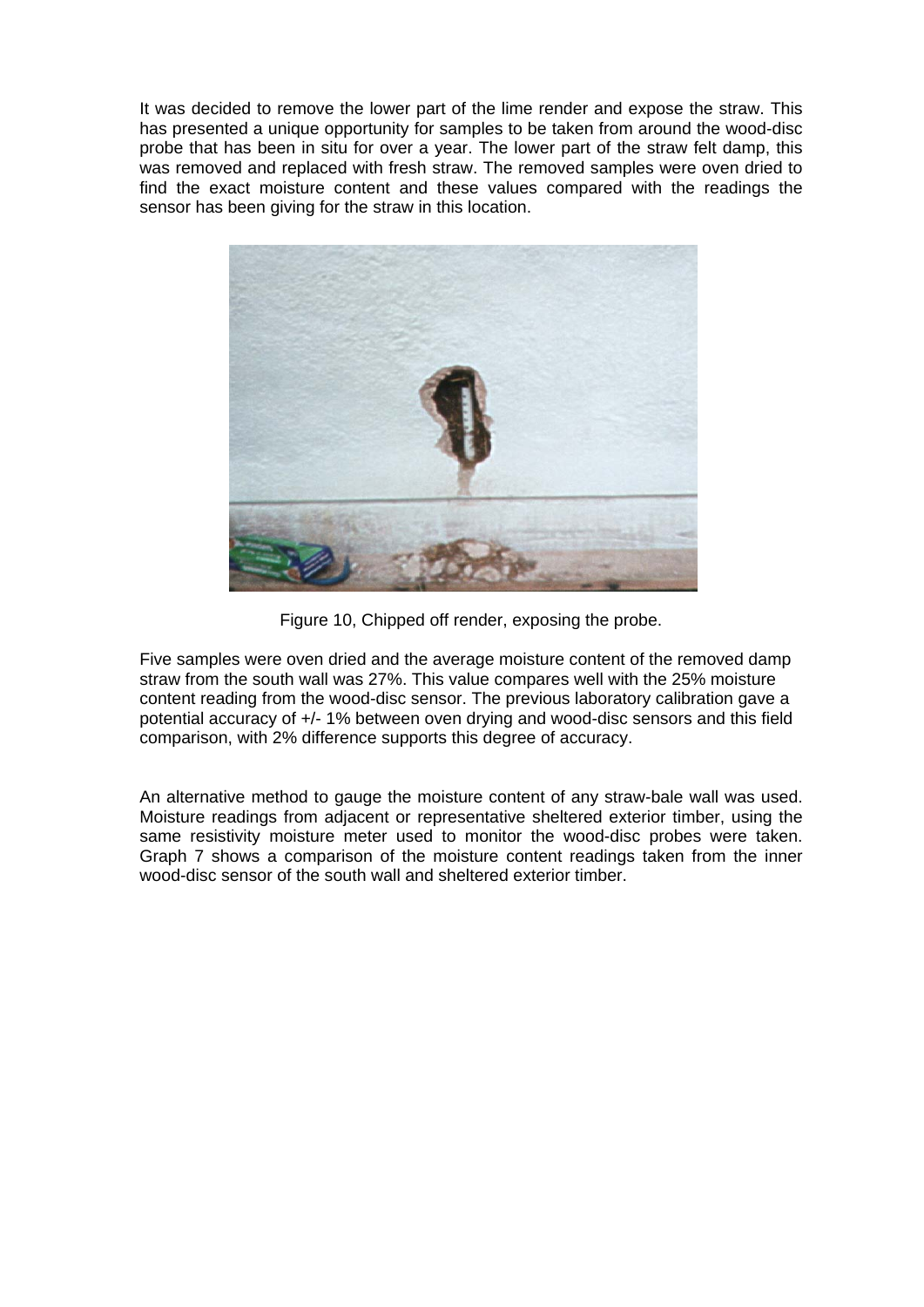

Figure 11, Results of moisture content measurements using the inner wood-disc sensor and exterior adjacent timber in the south wall of the case study building between November 2000 and July 2001.

Figure 11 shows a similarity in the moisture content readings of the straw-bale probe and the exterior timber until the spring of 2001. At this point the exterior timber dries whereas the moisture content of the straw within the wall continues to rise. The divergence is at its greatest in the summer of 2001 when the exterior timber is approximately 8% drier than the readings from the straw-bale wall. This level of divergence is obviously not a good indicator of the moisture conditions within the strawbale wall. For this reason it is probably only best to use exterior timber reading as an indicator of straw-bale walls moisture content during the winter months and only as a guide.

## **9. Conclusions.**

As a form of moisture monitoring, wood-disc sensors proved to be easy to use and reasonably accurate. The wood-disc sensors used in this study to monitor the moisture content of straw-bale walls, although simple and inexpensive allow the user to measure moisture content in straw-bale walls within an accuracy of +/- 2%.

Changes in temperature in a straw-bale used for calibration purposes did not appear to markedly alter the accuracy of the wood-disc sensors over the temperature ranges encountered in the study. However, it was found that an increase in temperature in the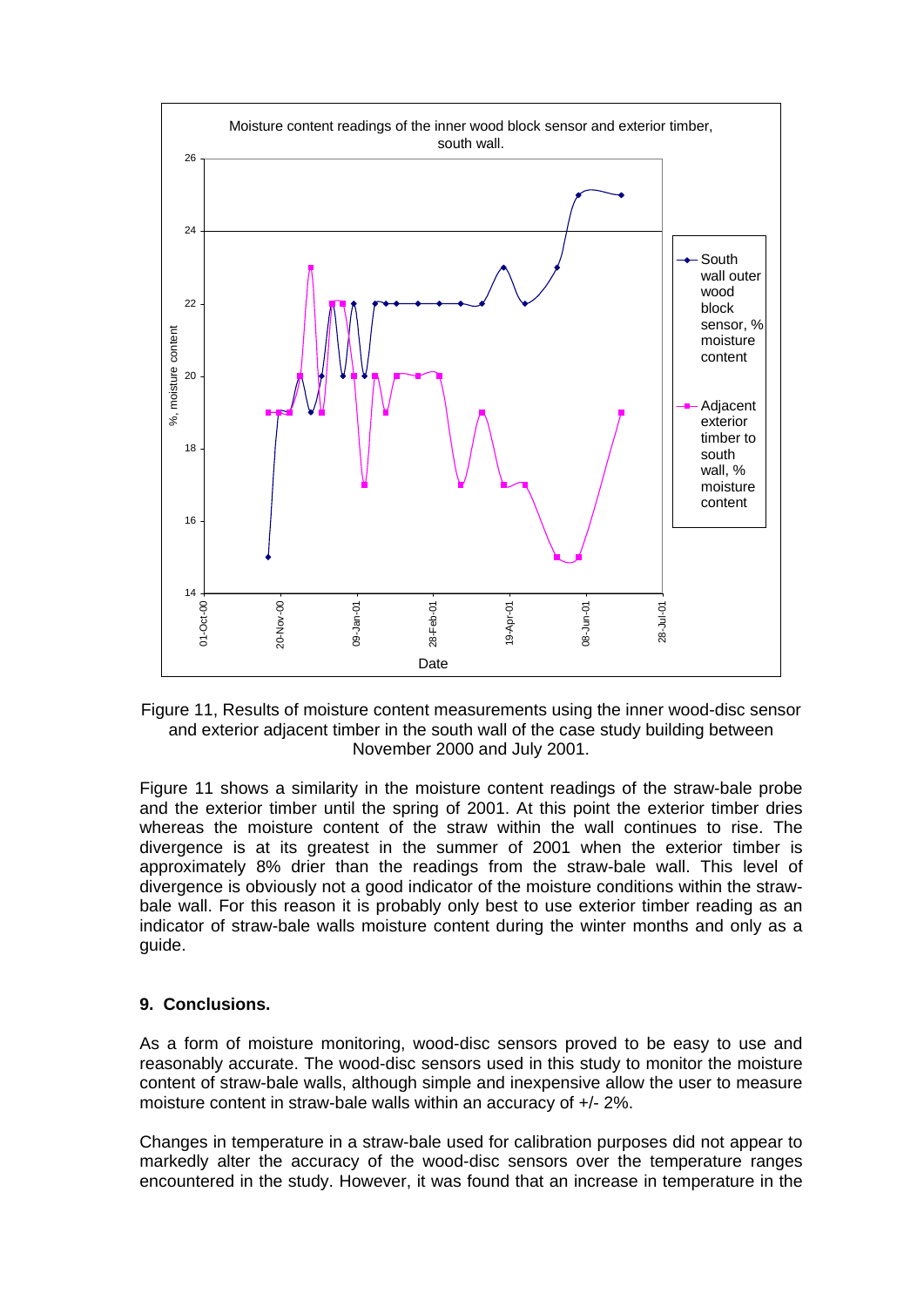straw surrounding a wood-disc moisture probe did lead to greater moisture content measurements and this most likely increased the relative humidity within the straw-bale wall.

The results from the analysis of the monitored case study building showed levels of moisture content for 7 of the 8 monitored wood-disc sensors of below 20%. This is at moisture content below the level associated with the start of degradation of the straw. However, a wood-disc sensor placed in one severely exposed wall did record moisture contents of 25% for a period of months. Once the render covering the lower part of the exposed wall was removed it was confirmed that the straw in this area was degrading. Oven drying of straw samples from around the wood-disc probe confirmed that the probe was reading 2% below the oven-dried samples. This was felt to further confirm the accuracy and applicability of wood-disc sensors.

Using sheltered external timber adjacent to straw-bale walls as an indicator of strawbale moisture content was found to give a reasonable correlation in winter periods but was inaccurate at other times of the year.

### **10. Future Work**

Although this study has confirmed the use of wood-disc sensors as a robust technique for monitoring moisture content of straw-bale walls with a reasonable level of accuracy, many questions still remain.

The moisture performance of straw-bale buildings soon after completion, possibly after wet finishes have been used has yet to be established. How long until any initial moisture that was contained within straw-bales is dissipated? Questions also remain concerning the density and levels of compaction of bales and the effects upon moisture and thermal performance.

The use of hybrid designs of walling, such as the use of light clay buildings, a wet mixture of clay slip and straw, may have long drying times and may have to be left unrendered to allow appropriate drying to take place. A comparison of timber clad and lime rendered straw-bale walls is also planned by the authors.

A fundamental question that has not been addressed in this work is the affects of moisture generated by occupants and activities in a working dwelling built from strawbales. The authors are intending to extend the in-situ moisture monitoring study to include such a dwelling in the near future.

#### Acknowledgements

The authors are grateful to Helen and Kevin Ireland for their general help and their assistance taking readings. Habib Gonzalez for his advice concerning the design of the wood-disc probe.

### **References**

1. CIRIA Current Project, *The use of agricultural crops (plant and animal) in construction*, (RP680). Core Members, DTI, DEFRA, The Eden Project